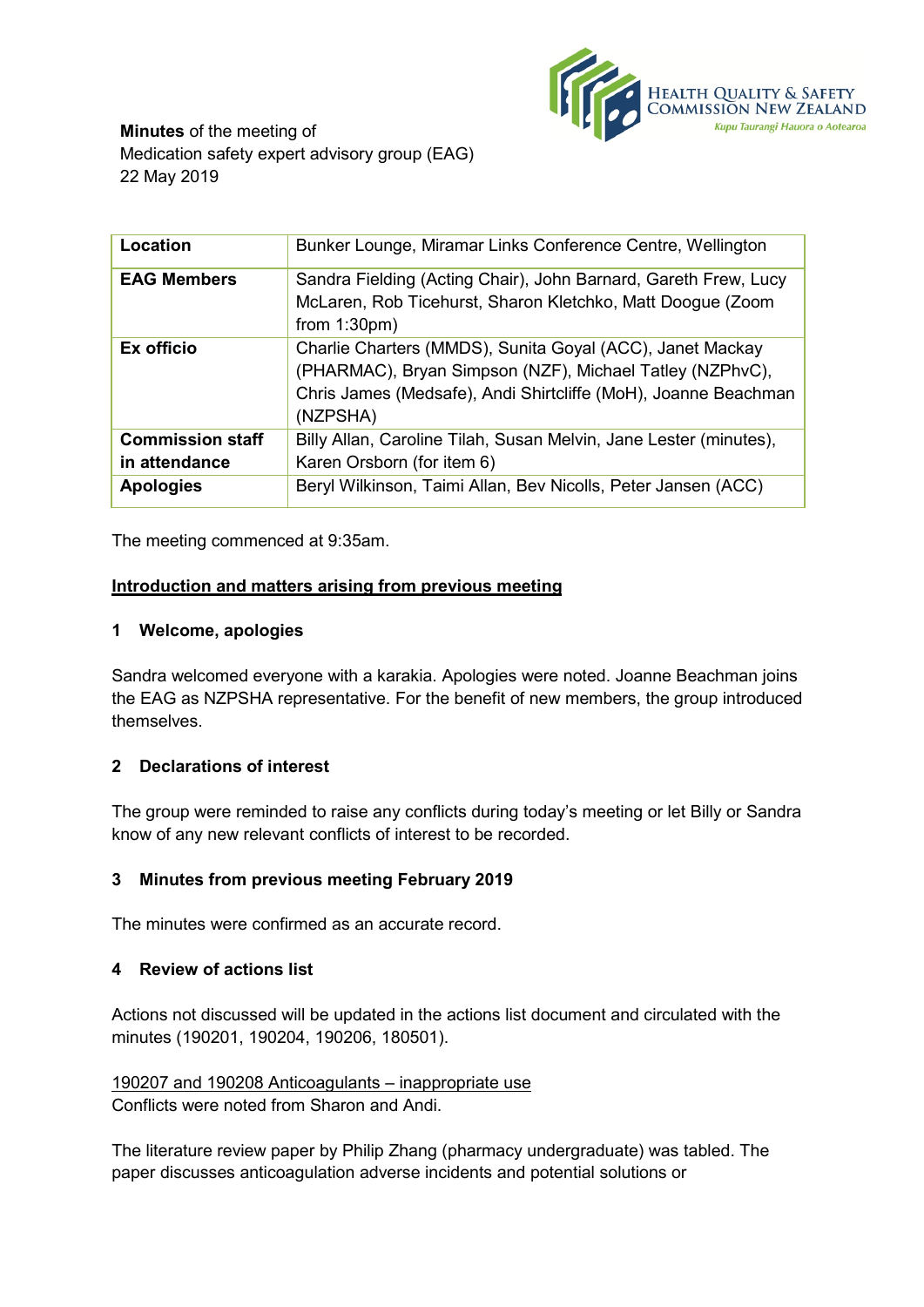recommendations for reducing the risk of harm from anticoagulants. It was generally agreed that the paper was useful and the EAG discussed the recommendations.

Sharon provided an update from Lakes District Health Board (DHB) and other members reiterated their concerns of the risks and errors occurring with anticoagulants. Improvement through standardisation and consistency in practice and prescribing could be achieved via a suite of interventions which could include:

- an electronic prescribing system with standardised alert systems, terminology, and decision support tools / access to information at point of care
- national level management and monitoring, guidelines and standards
- national agreement on charting and alerts
- clinical pharmacist management or oversight at provider level
- events involving anticoagulants being an 'always report and review event', including near misses
- higher SAC ratings for events involving high-risk drugs
- education and/or accreditation via e-modules or resources, targeted for different levels of prescribers
- enhanced transfer of information between community and secondary care.

There are challenges with each of these interventions and translating them across different practice settings and environments. The EAG agreed that further discussion about a combined approach was warranted.

Following informal discussion and indications of interest during the lunch hour, the Chair asked for further expressions of interest to establish a working group to liaise with other groups who have equal interest in some of the risks and lack of guidance around anticoagulant use. Matt offered the name of a colleague, Paul Chin, who has expertise in this area. Caroline noted her interest in being involved in discussions on identifying the issues; the Chair asked members to send to Caroline any data or experiences that would inform those discussions. Further expressions of interest to be sent to Billy.

**Action**: To establish an anticoagulant working group to address the high rate of anticoagulant related events.

Addit: Janet asked whether members were aware of the use of a pop-up alert in MedTech that alerted prescribers to fill in their case notes and consider INR ≥3, eGFR and age when first prescribing dabigatran. The alert is causing the latest version of MedTech to glitch, so PHARMAC need to decide whether they should fund a fix for the error. Janet sought opinion on the value of continuing the alert. Awareness was limited among the members and the Chair suggested that the value seemed limited in today's context given the pop-up was created when dabigatran was first available. Ultimately, the decision lies with PHARMAC, and the Chair suggested that Janet speak with Charlie about where else this functionality could be added.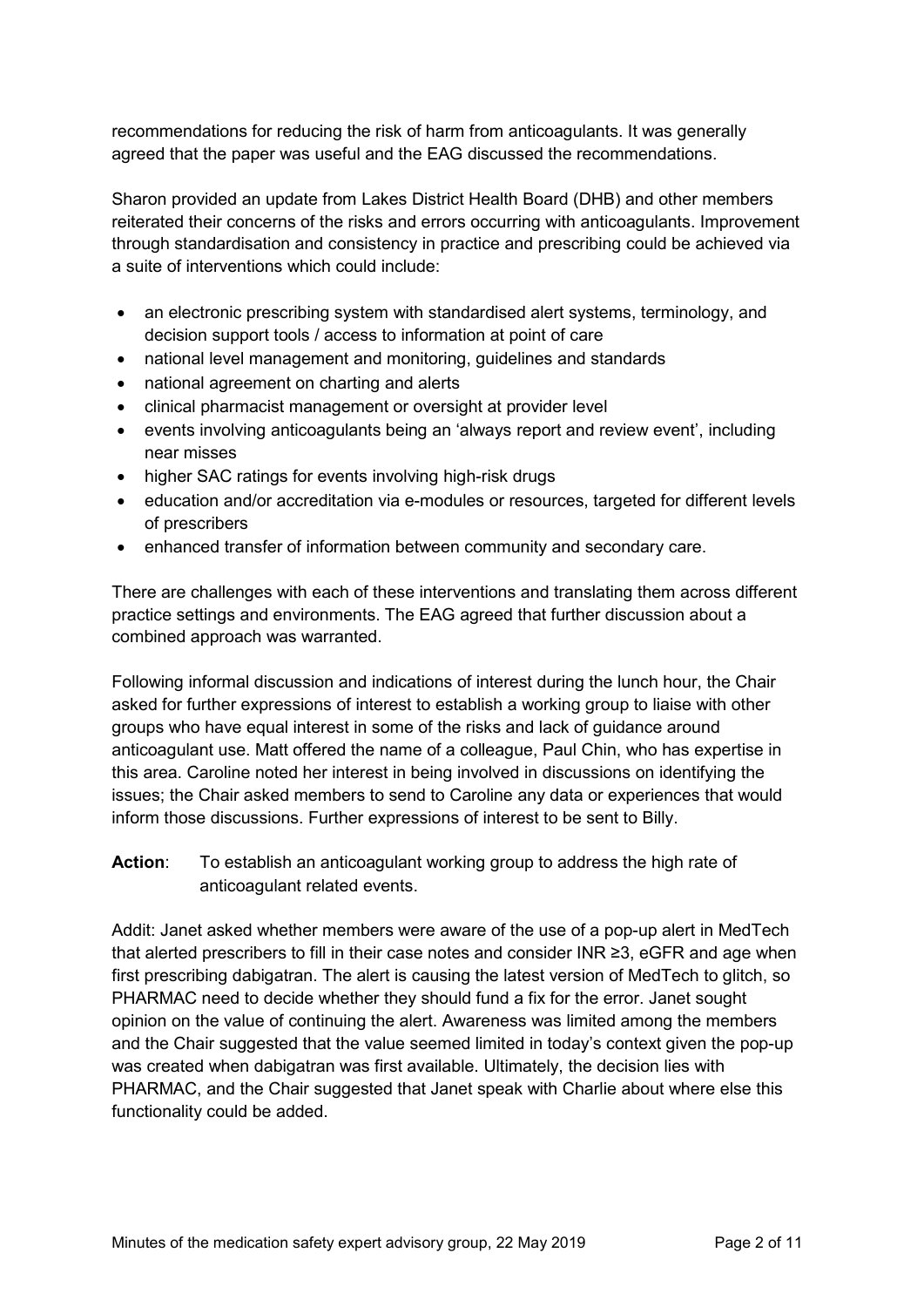### 190215 Wrong patient medication errors – always report and review list

Billy attended the Expert Advisory Group meeting for the Adverse Events Learning Programme (AELP) to discuss whether wrong patient intravitreal injections should be included as an 'invasive procedure' under the Always Report and Review (ARR) 'wrong patient' reporting criteria. This was in the context of other wrong patient 'invasive procedures' apparently not being included.

The feedback from the AELP was that medication errors (including intravitreal injections) involving the wrong site or the wrong patient are not required to be reported under the ARR criteria. Reporting of these events remains at the discretion of an organisation.

### 190212 HDC report on medication errors – summary of key messages

A high-level summary of the key messages from the Health and Disability Commissioner report was tabled. The chair thanked Billy for his work on this. The EAG discussed how the summary can be used to support the full report.

The key message is 'do the basics well' (taking a good history, making good documentation), a message the EAG supports and endorses. It was agreed that the summary is useful as a signpost, identifying key messages and motivating reference to the full report.

The EAG would like the summary to be distributed to colleges, DHB chief nurses, chief pharmacists, chief medical officers etc.

**Action**: Sharon to take the key messages summary to the DHB quality managers for dissemination through primary and secondary care

### 180803 National Medication Chart review

The review of change requests is underway. There were 98 replies from 5 DHBs, 2 hospices and 2 private surgical hospitals. A working group will consider the feedback in scope and work out what's feasible to adapt. Billy will provide an update at our next meeting.

**Action:** Billy to provide an update at the next EAG meeting

### **5. Shayne Hunter, Deputy Director General of Data & Digital, Ministry of Health**

Sandra welcomed Shayne Hunter. Shayne was invited to attend this meeting to address questions from by the EAG.

#### Question 1: IT systems

a. The potential for a Health IT plan, is there progress in this area?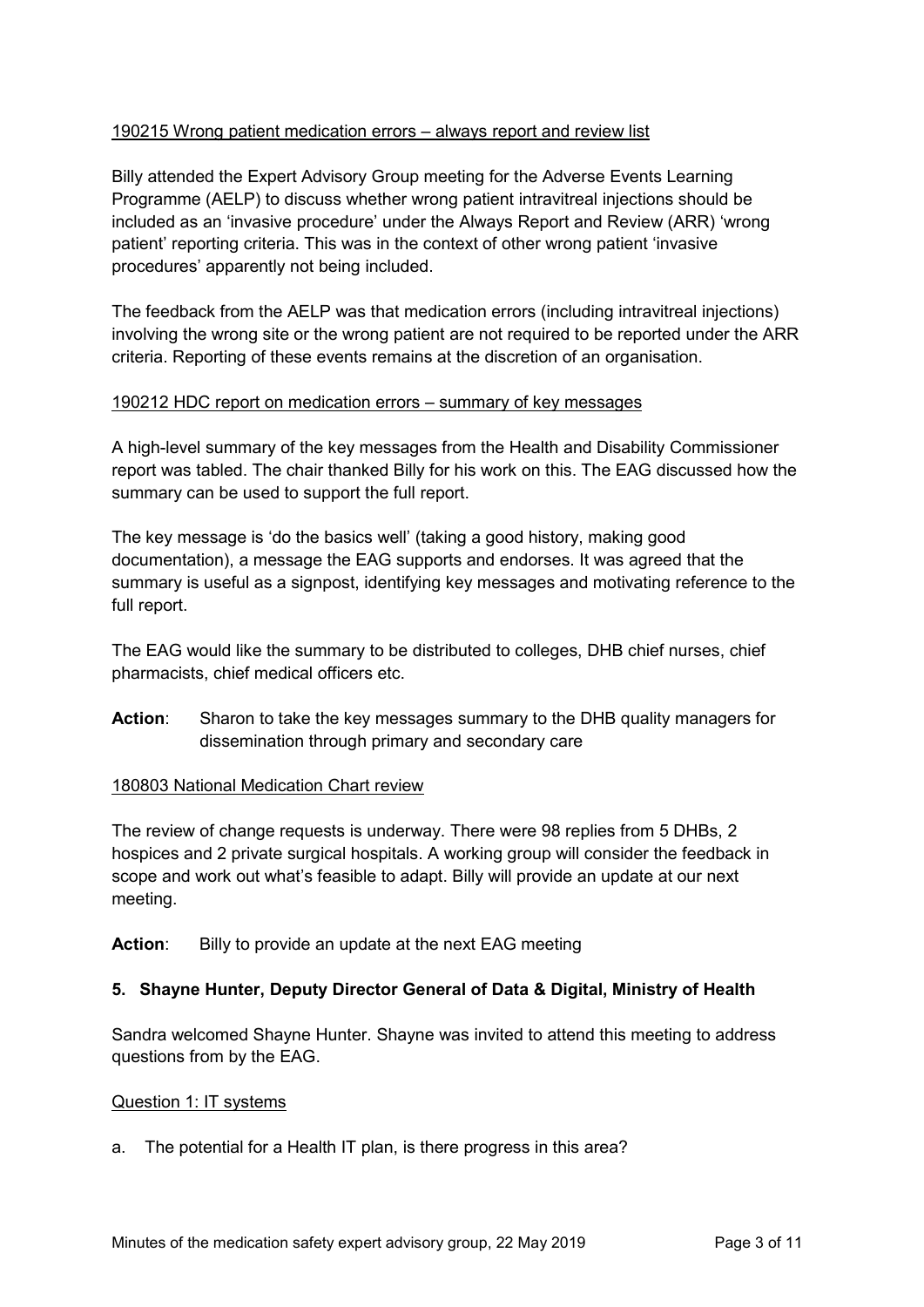The Ministry is working on a strategic framework for digital and data; a draft will be available for feedback shortly. The framework includes components on capabilities, enablers, digital environment, and principles. Shayne's team are driving the work on the enablers component, focusing on encouraging and supporting innovation and connection in the sector, and getting more value out of it.

The Ministry are keen to provide some leadership around a commercial framework: looking at data specifics, data access and security in cloud-based storage, details of ownership that need to be specified in vendor agreements.

There isn't enough investment in data and digital – the Ministry hopes to be able to find the money to invest in transformation. There is frustration across the sector as the main suppliers operate in a way that limits integration with other systems. There is limited expenditure and there are challenges for suppliers in the way that their funding is structured. This means that systems are built, but there is no sustainable funding for updates, integrations, enhancements or continuation of delivery.

There are foundation services the Ministry could take a national lead on, in partnership with government and the sector:

- Procurement the government rules on sourcing are challenging.
- Identity the need to get a single digital identity that is transferrable around the whole government and health system.
- Consent giving the power to consumers to have a simple way for them to provide consent as that would free up access to information.
- Medicine reconciliation and medication adherence leveraging the increasing connection of pharmacies to the NZePS to promote usage of the data set and support process improvements.
- Security sharing information across complex interconnected systems environments increases exposure to security issues. Clinical information is held in clinical data repositories but is duplicated in other systems like SharePoint that have entirely difference security models.
- Trust / privacy monitoring and enabling access to information, understanding people's rights, profiles and the systems and applications they can access, while being careful not to compromise trust in the systems.
- Architecture and standards changing the way data are captured, stored, and used. The standards are set around that and lead into the interoperability model: consolidation of information and access provision.

The Ministry is targeting to have a business case to Cabinet on 17 June 2019 detailing the National Health Information Platform which is a follow on from the indicative business case for a single electronic health record. It is a combination of technical platforms and work on standards. MyMeds is a proof of concept that is actively underway and goes into pilot in June. Following identity verification, consumers will be able to access their medication information in the NZePS, and link through to the NZ Formulary and information leaflets. The Ministry wants to build the technical interface and make it available so others with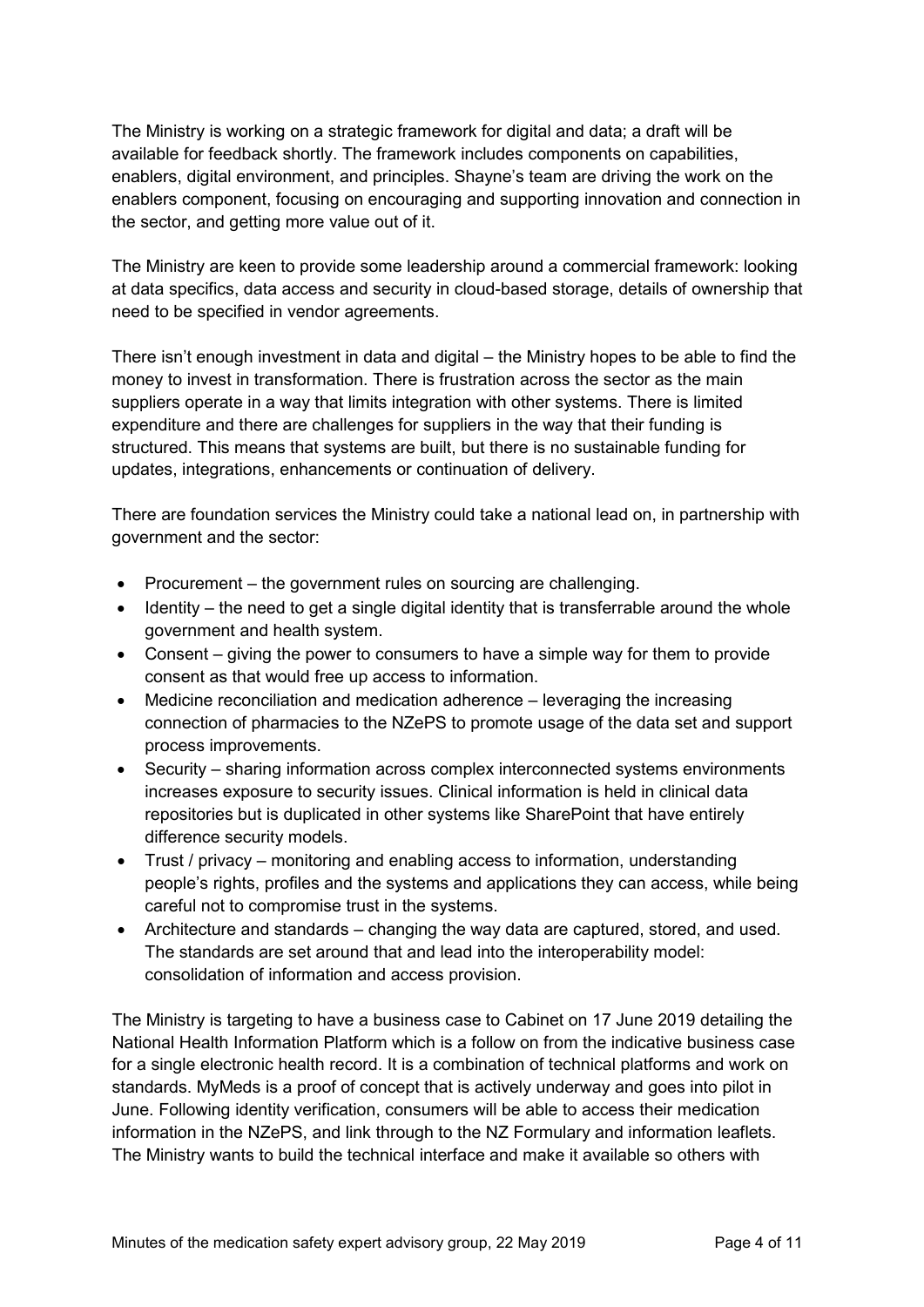innovative ideas using the same information can link to the underlying infrastructure – subject to privacy, security and appropriate checks and balances.

There is a group within the Ministry that meets regularly and discusses medicines, access to medication data, and priorities. One of the changes that will happen as part of their organisational move is that ownership for the NZ formulary and NZULM will be with the Ministry's Data and Digital business unit.

### Question 2: Reporting / data systems

New Zealand had a national medication error reporting programme (the MERP) which was run out of the pharmacovigilance centre (NZPhvC) in Dunedin. This folded June 2018 as there was no funding or governance structure. New Zealand now has no visibility of medication error and its associated patient harm.

a. How can New Zealand make a measurable reduction in harm associated with medicines if we have no visibility of medication events? How can New Zealand reestablish a national reporting and learning system for medication error?

Shayne asked what the EAG would like to see from the Ministry in this space. The EAG commented that, while MERP was useful and provided insight into where there might be improvement opportunities, any future similarly modelled programme needs to be enhanced and have confirmed sustainable custodianship, governance, and funding, so that it is not only developed but also maintained and updated. An ideal system would involve:

- measurement for improvement
- capture actual harm, including near misses and narrative experience
- software algorithms to show early warnings or 'smoke signals'
- capture the successes from interventions
- simple to interface and integrate
- frequent real time data capture not extraneous from day to day tasks
- links and support from the Health Information National Platform
- access to existing DHB data.

It was agreed that the clinical governance function is particularly important when multiple data sources are accessed, and questions may arise from the use of algorithms that analyse data in clinical data repositories. Clinical leadership was also necessary to own and drive this at local levels. Currently, there is no national governance or guidance on information once it is in a clinical decision support system.

Shayne will take the discussion back to the Ministry and review the role they play and what they are doing in the strategic framework that enables and supports this work on gathering, surfacing and presenting data in an accessible way. He will report back to this EAG at a future meeting.

Shayne was asked about SNOMED CT and READ code decommissioning. Shayne noted that he will find out what the plans are in terms of mapping to READ code.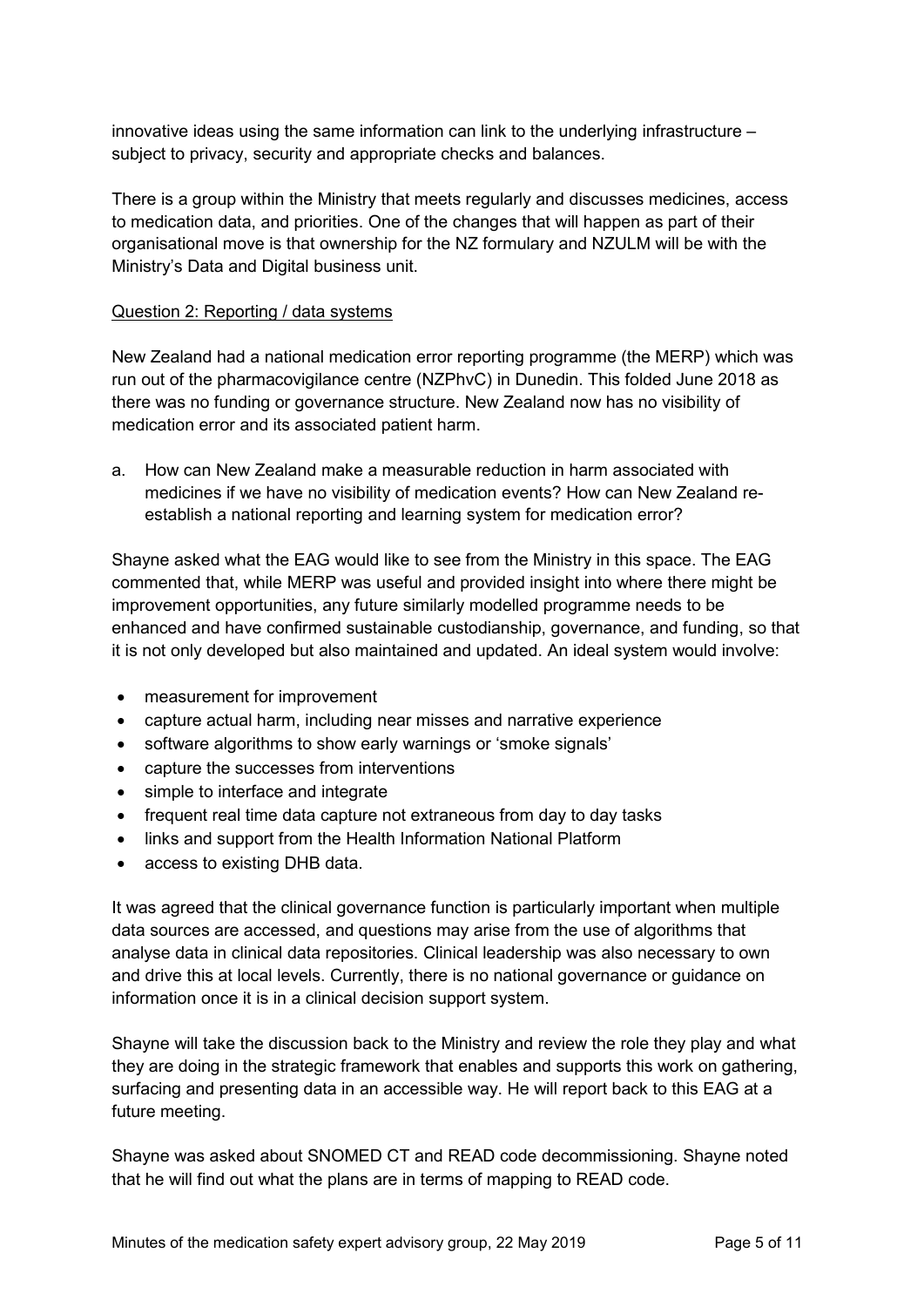## Question 3: Medicines management

- a. How do we achieve national solutions for medicines management prescribing, administration, medicine reconciliation – rather than the approach to date that has resulted in fragmentation and inequities between DHBs?
- b. How do we get traction on achieving electronic standards in the medicines space (eg, HISO standards for screen display; requiring the integration of the NZULM with the clinical systems used in primary care and our hospitals)?

Shayne agreed that first and foremost the data needs to be available electronically; the data source is available, and a variety of technical interfaces are starting to be used by DHBs. MedChart is a proven system but funding and prioritisation of funding is limiting uptake. The EAG suggested central or national funding could be the impetus for adoption; a national enabler and indication of support of electronic prescribing.

Funding and resources for IT at a national level are limited. Past national initiatives have also not proven successful. Clinically lead and clinically owned initiatives have been more successful. The Ministry could assist with finding a way to find the money, set the standards and expectations but funding, prioritisation and clinical ownership and leadership at DHB level would be necessary.

The Chair acknowledged that the limited time did not allow for all the questions to be answered. The Chair closed the discussion by asking how the EAG can best partner with the Ministry to improve medicines safety. Shayne agreed that this EAG is valuable in providing guidance on priority areas, drawing attention to critical issues, supporting and enabling the Ministry's point of view, and endorsing promotions by the Ministry. The Chair noted that for this EAG to be able to 'shine a light' it needs support and provision of information from the Ministry. The tools, capability and data the Ministry has could aid in identifying where issues lie. Shayne agreed that a partnership and strategic alliance and mutual focus would be valuable. He will discuss this with the Digital Oversight Group, and more broadly, at the Ministry and provide feedback to the EAG at a future meeting.

Action: Billy / Susan to follow up scheduling of regular interaction between Shayne and the EAG to continue discussion.

# **6. Role of the EAG**

The Chair provided a slideshow summary of history, positives, challenges, membership, and current and future role of the EAG as discussed at a governance group meeting on 6 May 2019. The EAG generally agreed with the summary and added their own views and expectations, their understanding of their role and whether they were there representing themselves, their interests, or the interests of their organisations. Of note was the perception of a lack of direction and purpose. The EAG discussed how to remain relevant and make and maintain partnerships, keeping in mind their purpose is to provide advice to the Commission:

- recognise the EAG mandate as coming from the Commission's mandate
- refine the purpose of the EAG and define roles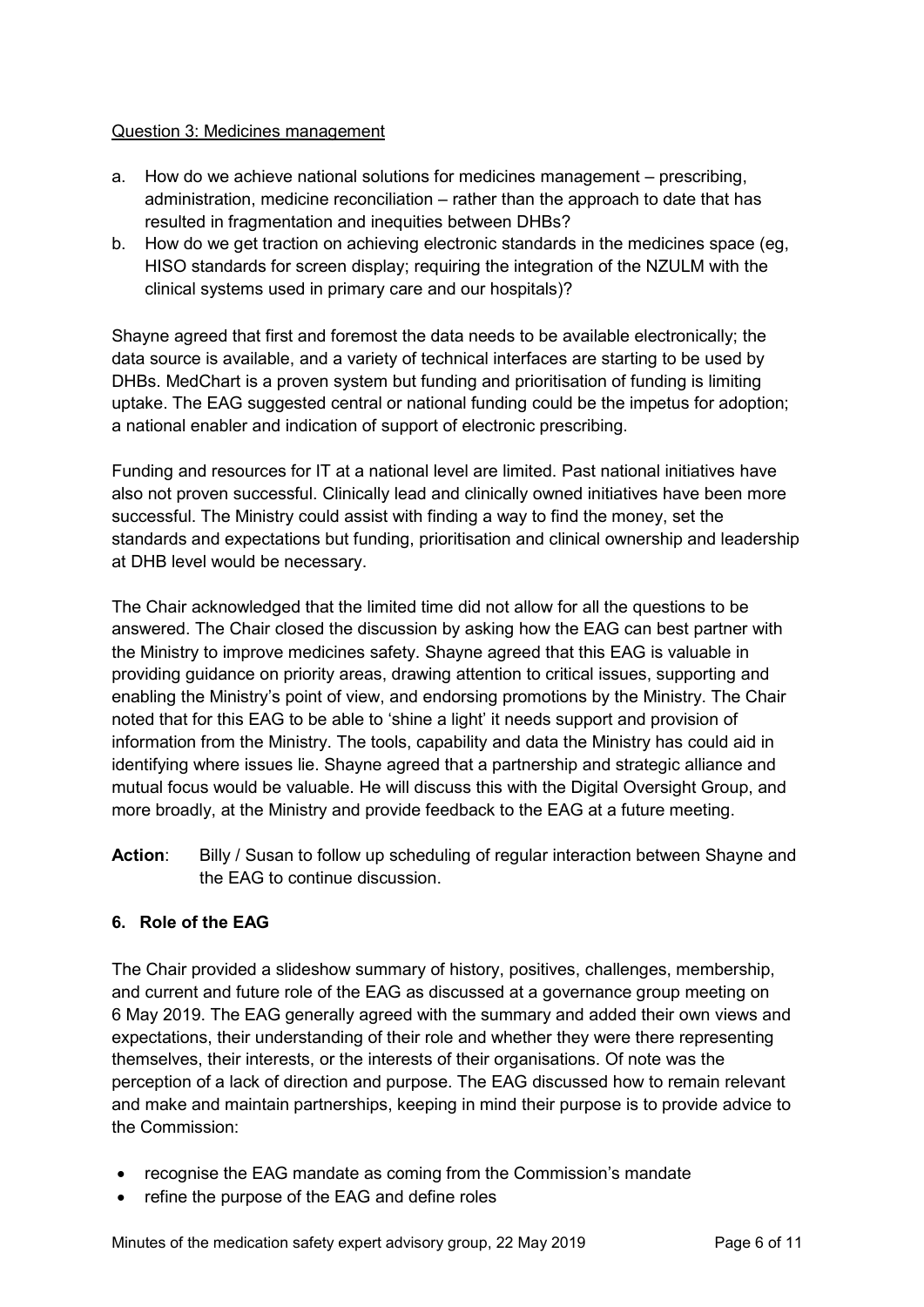- recognise the value of the time and input of all members
- strengthen Māori, consumer, primary care and aged residential care sector representation
- establish relationships with the Commission's other improvement programmes (eg, ARC and Mental Health & Addiction)
- align with the Commission's strategic priorities, including the newest priority around advancing Māori health outcomes
- carry on work already started continue with the working group model on ongoing projects
- we need to provide clarity for the sector on strategic direction and leadership, what it looks like, and how it functions in medicines generally.

The ex-officio members agreed that they:

- represent the intelligence that comes from their organisations
- inform priority areas to focus on and support identification of possible quality improvement initiatives
- bring forward significant issues for advice and guidance, particularly in the current progression in the emergent IT space across the health sector
- provide advice or context about the operating environment and capabilities or limitations on the role of their organisation
- find it useful to be able to advise on issues and how they interact with the regulatory environment
- transactional formalities are minimised by their attendance
- have responsibility for reporting back but, in terms of experiential knowledge and capacity and capability to progress things, being a representative is difficult.

The members agreed that clarity is needed on:

- role and purpose particularly with the Clinical Lead role being vacant currently
- how the agenda is decided and structured
- priorities and goals of the EAG versus the priorities and goals of the programme plan, and the Commission, and how that's progressed
- the limitations due to lack of representation of other key organisations (eg, general practice, ARC and MH&A participation)
- governance structure
- connectivity and networking across / with community practice.

The members suggested focusing on:

- transformational pieces of work, in an advisory capacity
- the primary care sector a strategically prime area (the primary care consumer experience survey could highlight areas where improvement could be made and the survey itself could be used to measure improvement)
- a Safety II approach.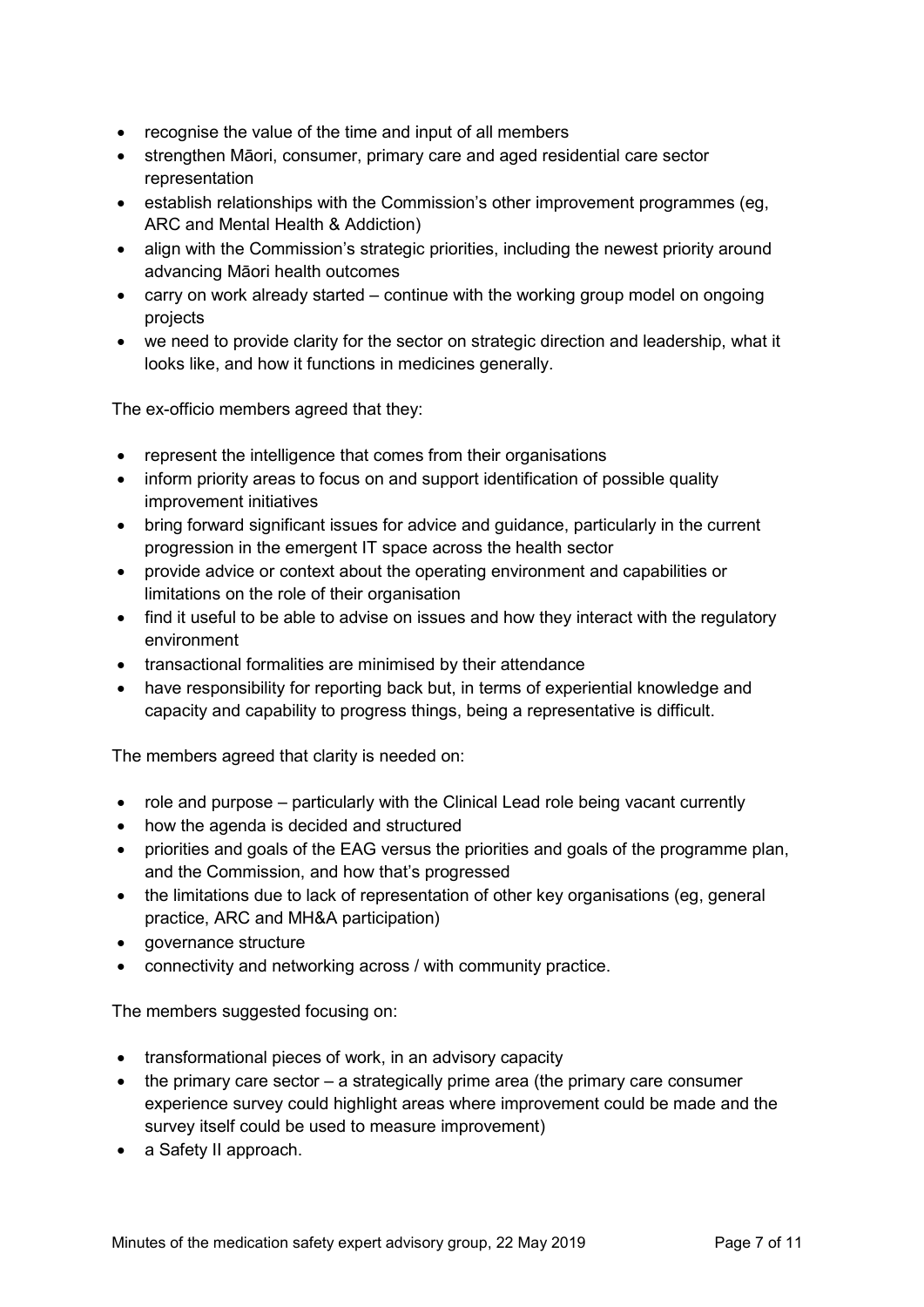The Chair called the discussion to a close and noted that a framework discussion paper / Terms of Reference would be drafted.

**Action:** Commission staff to draft a framework discussion paper / Terms of Reference for the EAG.

### **Technology to support safe medicines practice**

### **7. HISO – an update on medicines-related information standards initiatives**

Alastair Kenworthy, Director Health Information Standards, Ministry of Health and John Fountain, HISO Clinical Lead, bpac<sup>nz</sup>.

Alastair started by inviting the EAG to provide expertise as HISO work on medicine related standards initiatives. He gave a summary of the work that HISO has underway, and future work, and welcomed comment and feedback on what the EAG might see as a priority:

- publication of the HISO statement around the absolute requirement to use the New Zealand medicines terminology, working with SNOMED CT New Zealand edition, these are expected to be used in both public and private sector systems
- guidance on how to integrate software with the NZULM
- work on a standard to underpin further work with the NZ Formulary to include more coded information
- development of a modern API for opening up the NZULM and NZ Formulary
- development of device terminology
- review of the identification of medicines and devices in the supply chain and product catalogues that all DHBs would purchase from, aligning with GS1 standards
- a common finance procurement and supply chain system: Finance Procurement Information Management (FPIM)
- joint publications of HQSC and HISO of two standards: MedRec and medication charting – these need to be refreshed to make them more principally about digital
- onscreen display guidelines for medicines information: HISO will adapt some material out of the Australian guidelines and use it to enhance standards we already have or create new ones
- investigation of opportunities to be more prescriptive about data requirements in the regulations under the Therapeutic Products Regulatory Scheme; how to represent and code medicines, devices and their use to improve machine readability
- prescribing data standards are slowly progressing and will include medicines and other data that legally must go alongside the transmission of an order or prescription for medicine; HISO are keen to seek guidance from the EAG on their draft and proposed a working group to assist with development of this
- work with the Ministry on NZULM terminology in the pharmaceutical data collection
- an adverse reaction reporting standard: a working group includes members of the EAG and they have achieved some interim deliverables.

John spoke more specifically about the slow progress of standards in the medicines area. The HDC report and the current climate in the sector indicates the need for national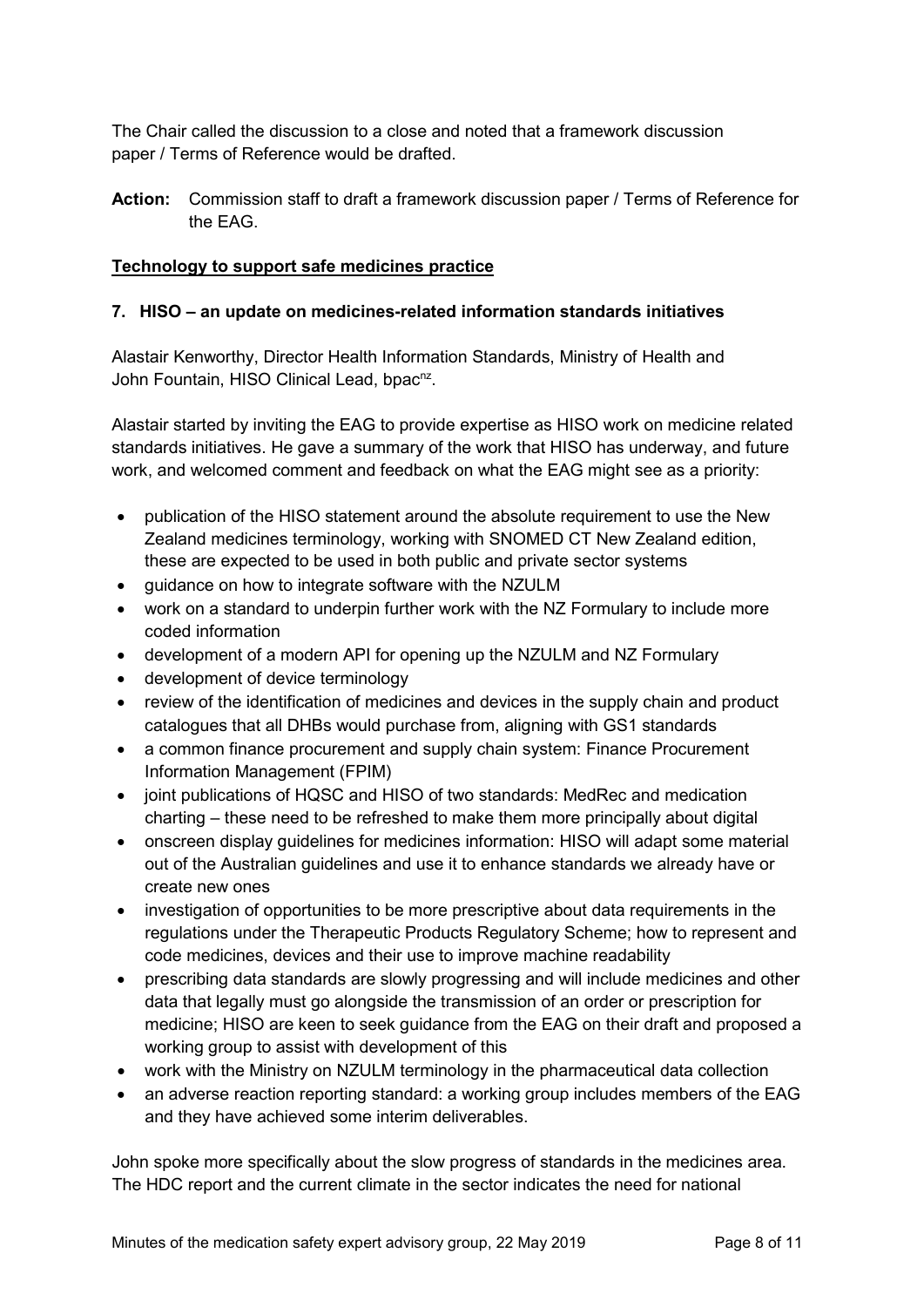standards for prescribing, dispensing, and administration. Within this, they want to code important elements in prescriptions or general medicine. A standard for coding would lead to a whole range of benefits and would likely be promulgated via the NZ Formulary. The EAG will be given an opportunity to participate in the development of these, as has been done with previous standards.

HISO and the Ministry are interfacing with various international organisations, including HL7 and SNOMED CT International, to inform and integrate with international standards, codes, and medicines terminology. The aim is seamless integration and data collection that informs national pharmacovigilance work and also improves healthcare for individual patients. Some of the standards, particularly around medication, are quite aspirational. The elements are optional but the standards provide a clear direction for vendors, consumers and the sector. They will have regular review and updates, this is particularly important in medicines as this is a critical area.

The standards are about how to collect the data elements in a uniform way. Standards around clinical practice would work alongside a data standard. Standards are published with an adoption and revision plan. Guidance on implementation is also provided in some cases. Review timeframes differ from as soon as 12 months after publication to two years.

Andi noted that there could be significant levers at their disposal to facilitate the adoption of the standards that she would be keen to see explore. There are large contracts across the sector, for example, the community pharmacy contract, whereby there is potential to incentivise public funding with an expectation that tools comply with standards expectations.

### **8 Medicines management digital services update**

Charlie provided an update from Data and Digital:

- Capital and Coast, Hutt Valley and Wairarapa are using NZePS community data and the Midland region goes live tomorrow
- all clinicians will have access to community medication information via a published API that's freely available subject to checks on legitimate usage. Orion are developing it for their new MedsMan software and Toniq are looking at incorporating the data into 1Chart
- the Ministry are working on anonymising clinical data so that it is searchable and available for audit or research purposes
- $\bullet$  the bpac<sup>nz</sup> prescribing module will be launched at the GP conference at the end of June. It is fully integrated with the NZULM, NZePS and NZ Formulary
- three pilots are currently in progress:
	- o MediMap methadone opioid substitution treatment pilot (CCDHB)
	- $\circ$  an ARC pilot for removing the requirement for a physical script for residents in residential care – prescribing and dispensing will be off the medication chart (Canterbury)
	- o unsigned prescriptions through NZePS (initially at Zoom Pharmacy for remote delivery of medicines; the patient has to sign up to the service through an app)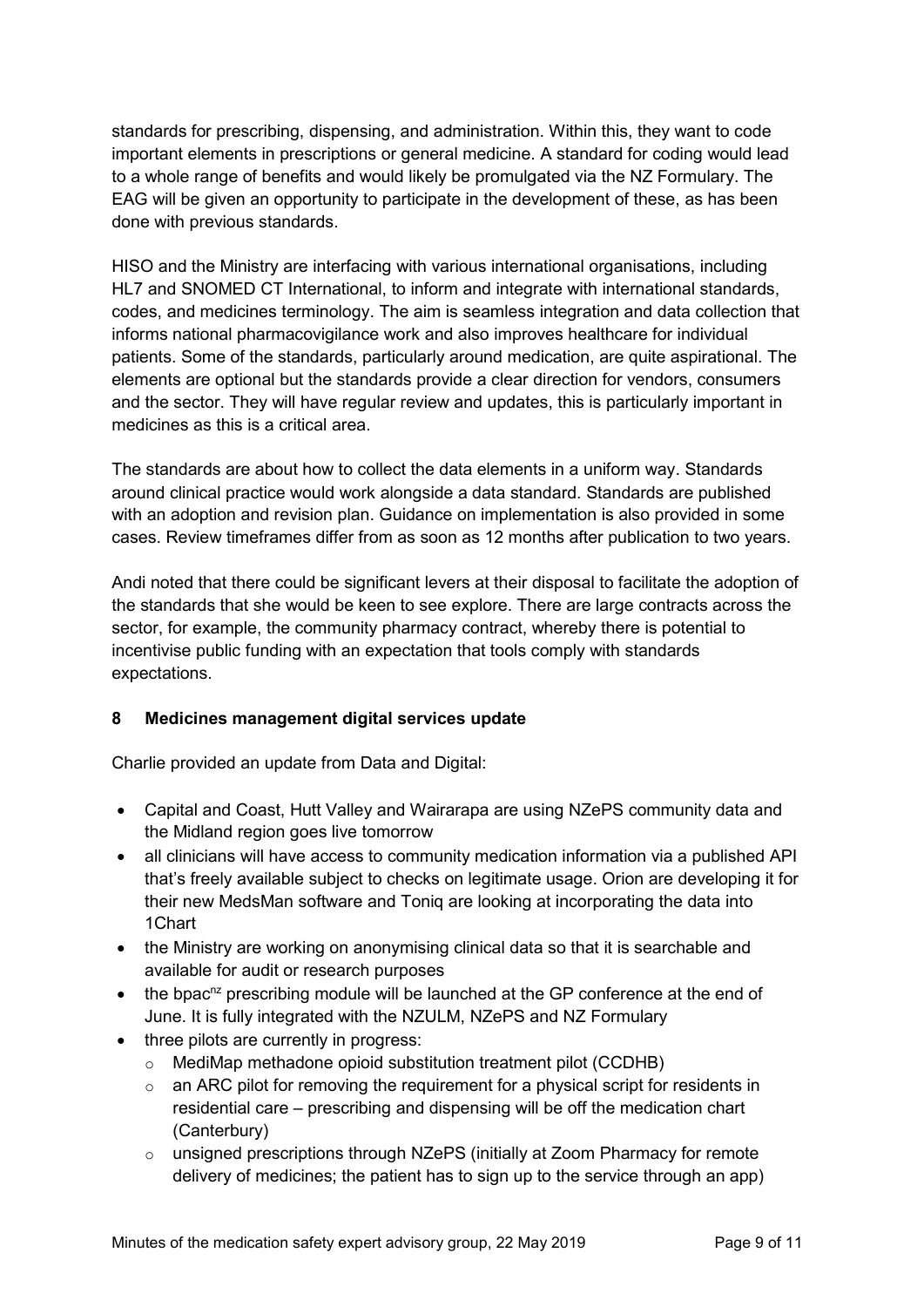• Digital and Data are in discussions with two vendors about electronic controlled drug registers (for community pharmacy initially).

## **Programme management and projects**

# **8. Specify brand advice (SBA) – levothyroxine (paper x 2)**

Two papers relating to guidelines for the application of Specify Brand Advice within Electronic Systems were tabled. A briefing paper provided a background and recommended the EAG approve:

- The inclusion of levothyroxine in the narrow therapeutic index criterion in the SBA
- The reinstatement of the statement 'The decision to apply SBA may be directed by Medsafe' for the narrow therapeutic index criterion in the SBA guidance.

The EAG approve both recommendations.

# **9. Prescribing Safety Assessment (PSA) (paper x 2)**

Matt tabled a paper on the Prescribing Safety Assessment with the recommendation that the Commission endorse the PSA test for use in New Zealand. The PSA for Australasia is based on the UK programme. A similar system is used in Canada, but for post-graduate CME. For Australasia it is proposed to run the PSA at the end of medical school rather than through the Colleges. The PSA has been well validated. It was noted that not all the sample questions were relevant to non-medical prescribers and that targeted testing may be needed for non-medical prescribers. Using the PSA will raise the importance and profile of medication safety during medical training. Jo noted that when introduced into the UK the PSA RMO prescribing improved significantly.

The EAG supports the localised adoption of the PSA for medical prescribers transitioning into practice, and the development of test questions suitable for non-medical prescribers.

### **10. National medical warnings (paper)**

Matt tabled a briefing paper relating to National Medical Warnings. The paper recommended the EAG discuss the governance arrangements for the Medical Warning System (MWS), the inconsistent use of the MWS and the implications for medication safety, and what, if anything the EAG should do about the situation.

The EAG agreed that they are concerned that the MWS system is compromised due to the inconsistency in the way warnings are managed between DHBs. We need to understand what is happening across DHBs, with a baseline measure of the extent of the issue. Lack of Governance or national oversight appears to be an issue. Should the medical warning system be a fundamental Ministry service? Should the governance sit with the Ministry?

**Action**: Andi to discuss the most appropriate place for governance of the MWS to sit with Shayne Hunter